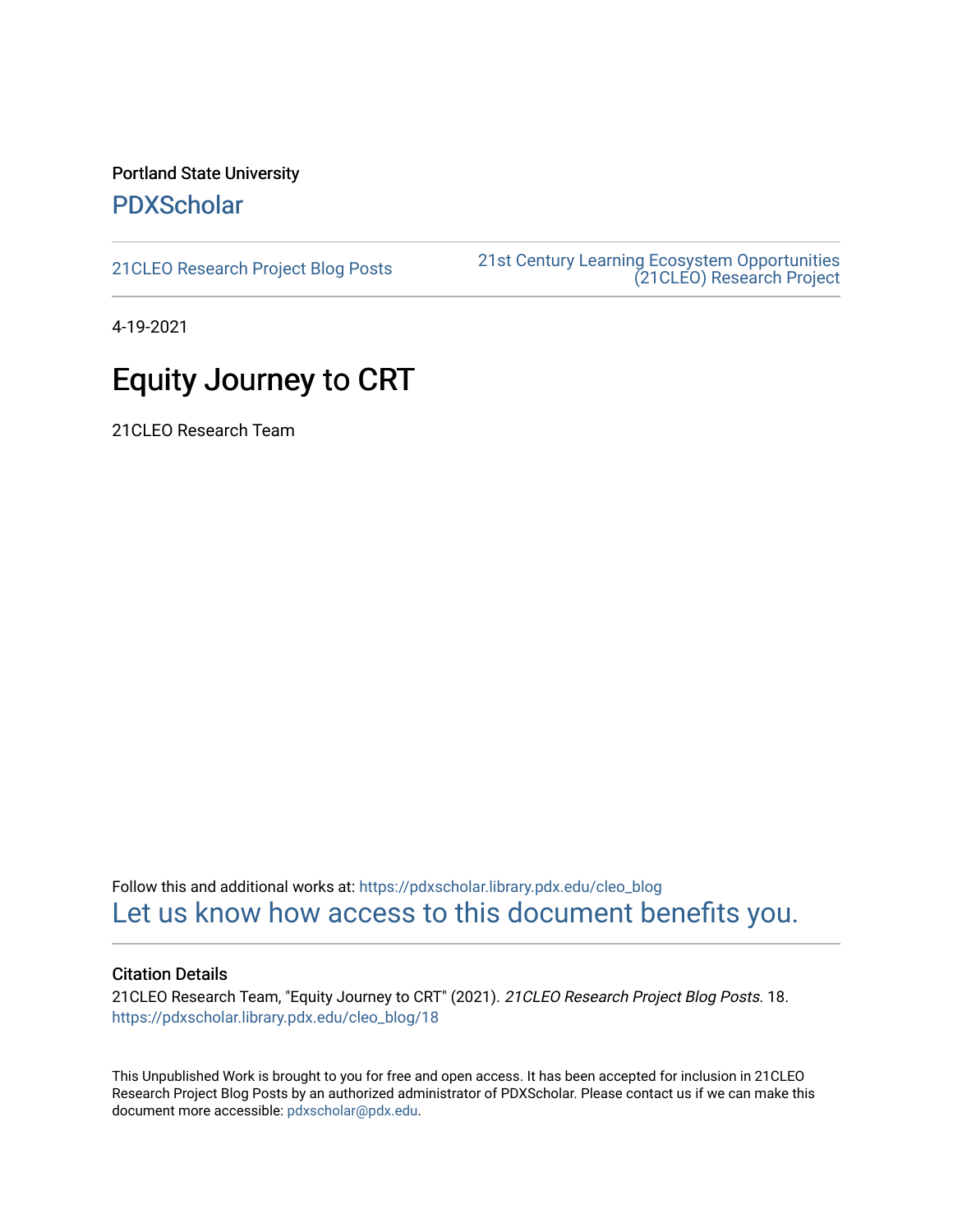



# **Equity Journey to CRT**

**by 21CLEO Research Team** I **Apr 19, 2021** I **21 CLEO, Announcements** 



As education researchers and practitioners, we've long been committed to furthering adult education as a way to build toward a more just and equitable society. We believe that although education often is seen as a portal to success, it is not an individual journey of perseverance. It is a series of doors, open for some and shut for others. We know that the world we envision of equality and justice and opportunity is not yet the world we live in.

The effects of the pandemic have disproportionately affected women and those who are Black, Indigenous, and People of Color, and it is those groups who make up a significant number of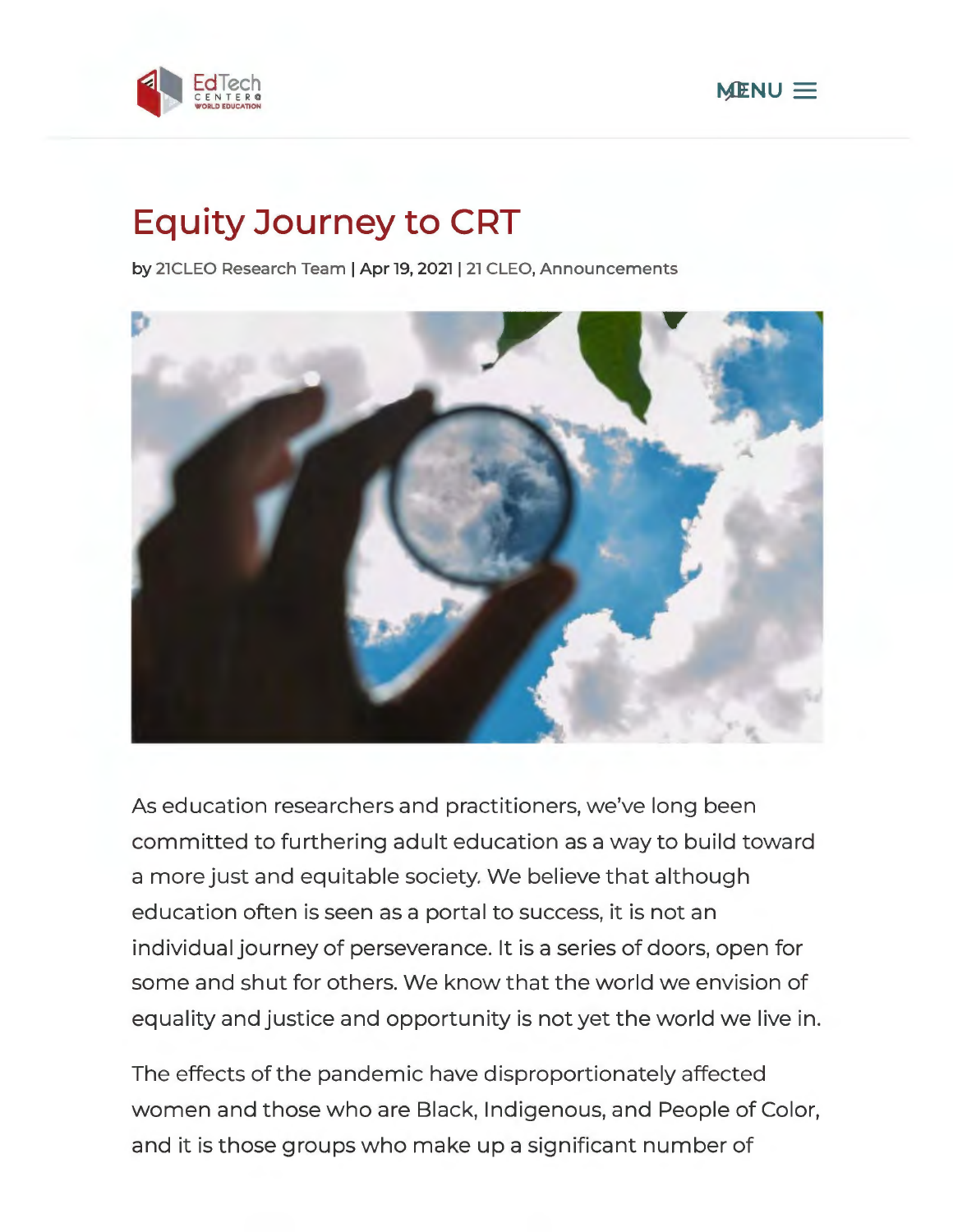frontline service workers. The ongoing Black Lives Matter protests in response to police violence against Black, Indigenous, and People of Color has raised public awareness of the inequities that have long plagued society. And we continually face additional pandemics of violence and hate crimes for which medicine and science cannot offer a cure. These historical reckonings affect our lives, workplaces, and employer-supported learning opportunities.

The 21 CLEO research project has widened our perspective to include social and racial injustice in our ongoing examination of learning opportunities for frontline service workers. Our project examines the ecosystem of employer-supported learning opportunities. We are examining how they're offered, who they're offered to, and the difference they may make in the lives of frontline service workers. The direction we've taken aims to describe learning ecosystems, and, since summer of 2020, to examine the racist underpinnings for a system upon which those ecosystems are built. We also are led to ask how the system may need to change in order for learners to have relevant and accessible educational opportunities with the potential to change their lives.

Over the last two years we've listened closely and carefully to the experiences of working learners across the US within the service, retail, hospitality, and healthcare sectors. We've learned about how education providers set goals to meet their learners' needs. We've developed an empirical process leading to our development of personas intended to enrich understandings of who working learners are.

To be true to today's realities, we've turned to Critical Race Theory as a way to reveal the under-the-surface tensions that shape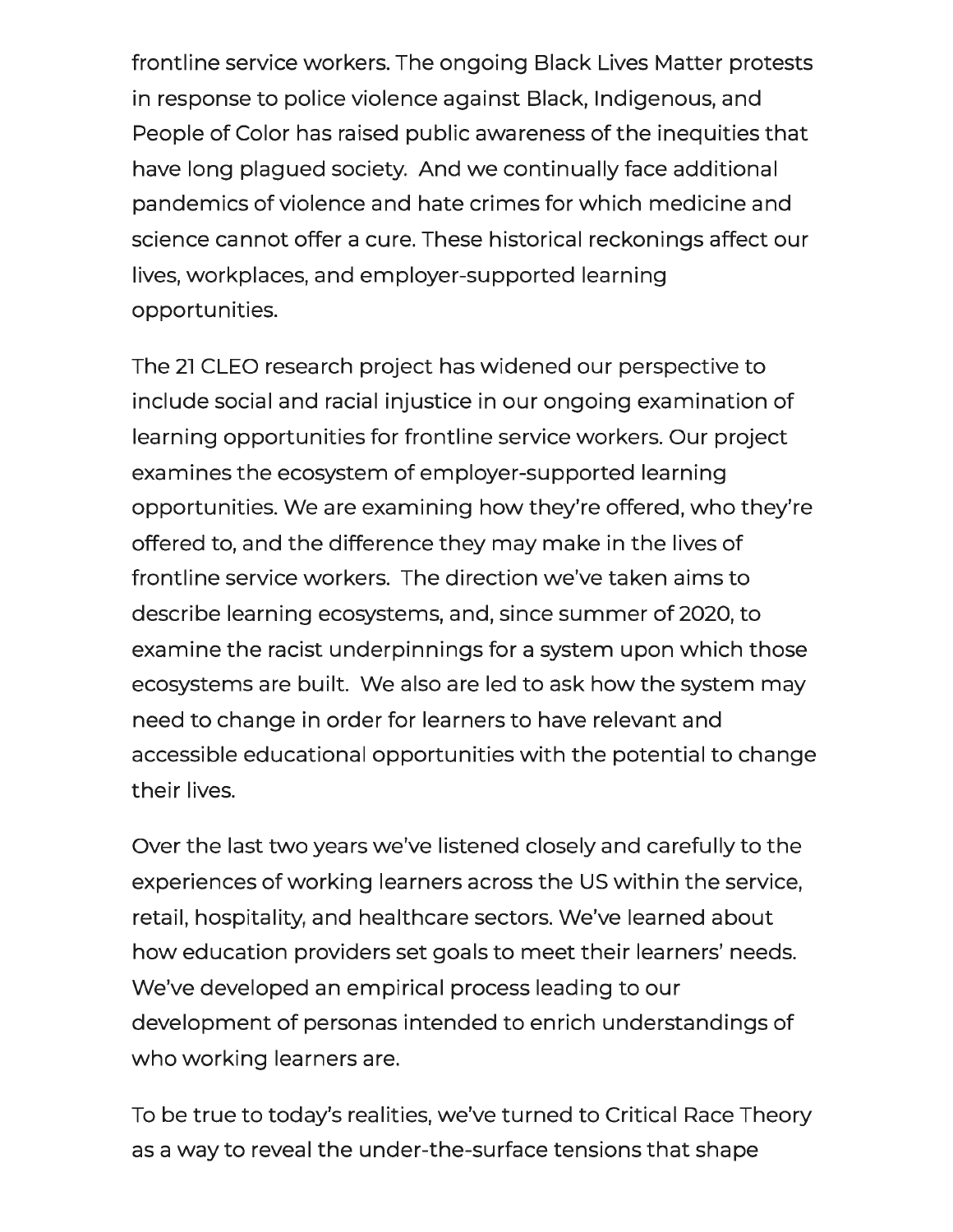employer-supported learning opportunities {See the list of key publications that have informed our work at the end of this post). Critical Race Theory is a well-established body of work in law and education. It is not a fringe theory nor does it live in the ivory towers. When we center learners within a learning ecosystem and use Critical Race Theory, we move beyond simple narratives and reveal many layered identities of working learners. We are able to see that individuals bring a great deal of experience and knowledge to the learning opportunity and to their employment, no matter what language they speak, where they come from, and what work they do.

Race and opportunity, violence, and politics are shaping and are shaped by today's realities. Additionally, by centering race, we also become attuned to other areas of inequities such as gender, ethnicity, social class, and language discrimination and what it means when different identity markers intersect. Our work in this area is part of a larger trend, most visible in the work of influencers such as film producer Ana DuVernay, and her groundbreaking film 13th, as well as historians such as lbram X. Kende and his books Stamped from the Beginning and How to Be an Anti-racist.

Collectively, professional organizations, educational institutions, and special interest groups have taken notice and are taking a stand for racial justice and equity, diversity, inclusion, and antiracist social movements. These efforts are highly visible in the mainstream media, social media, in the physical environments and in many communities and neighborhoods.

It is important to note that Critical Race Theory is not a pedagogy, even though it has been linked with diversity training in workplaces. Although some on the political right have called Critical Race Theory authoritarian, divisive, and guilty of fomenting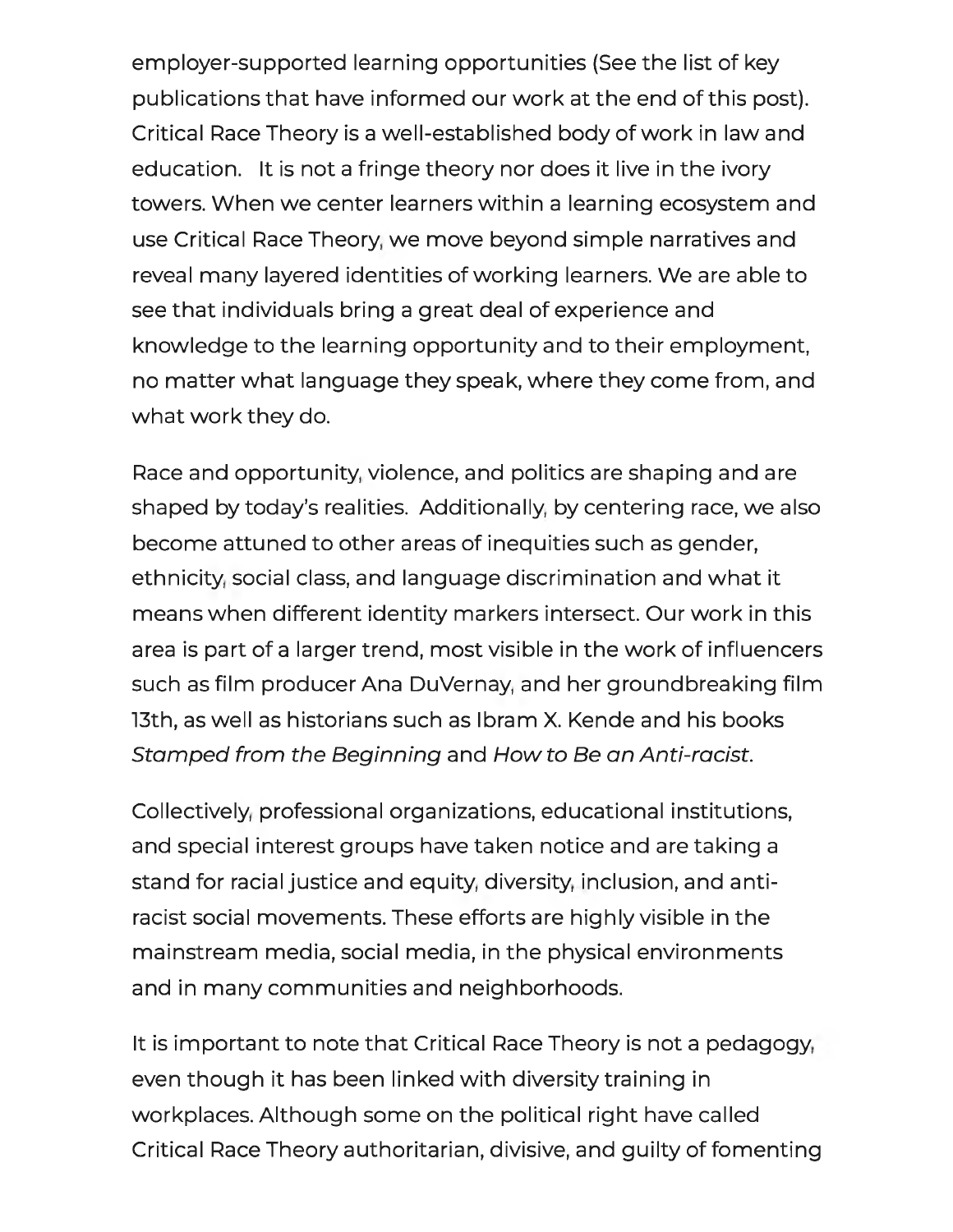"cancel culture," what Critical Race Theory does is illuminate how oppression is systemic and structural and how structural transformation that addresses oppression will benefit all people.

As four white, female academics and educators using the tools of research to focus



attention on working learner voices and to describe the push and pulls within the ecosystems of employer-supported learning opportunities, we have found that Critical Race Theory has been an essential tool. The importance of anti-racist thinking is exemplified for white people. It is essential to be involved, to be a voice, to be allies. Just as a crystal breaks apart what appears to be a single beam of light, using Critical Race Theory along with other theoretical lenses for understanding our data allows us to see multiple perspectives and examine and interpret a wider system.

This work is not simple. It's challenging, upsetting, and unsettling at times. It involves looking, not just seeing. It is a process that reveals pain.

**Listening to the experiences of educational providers, we have been able to see how they struggle to meet the needs of working learners within a system that has racism built in.**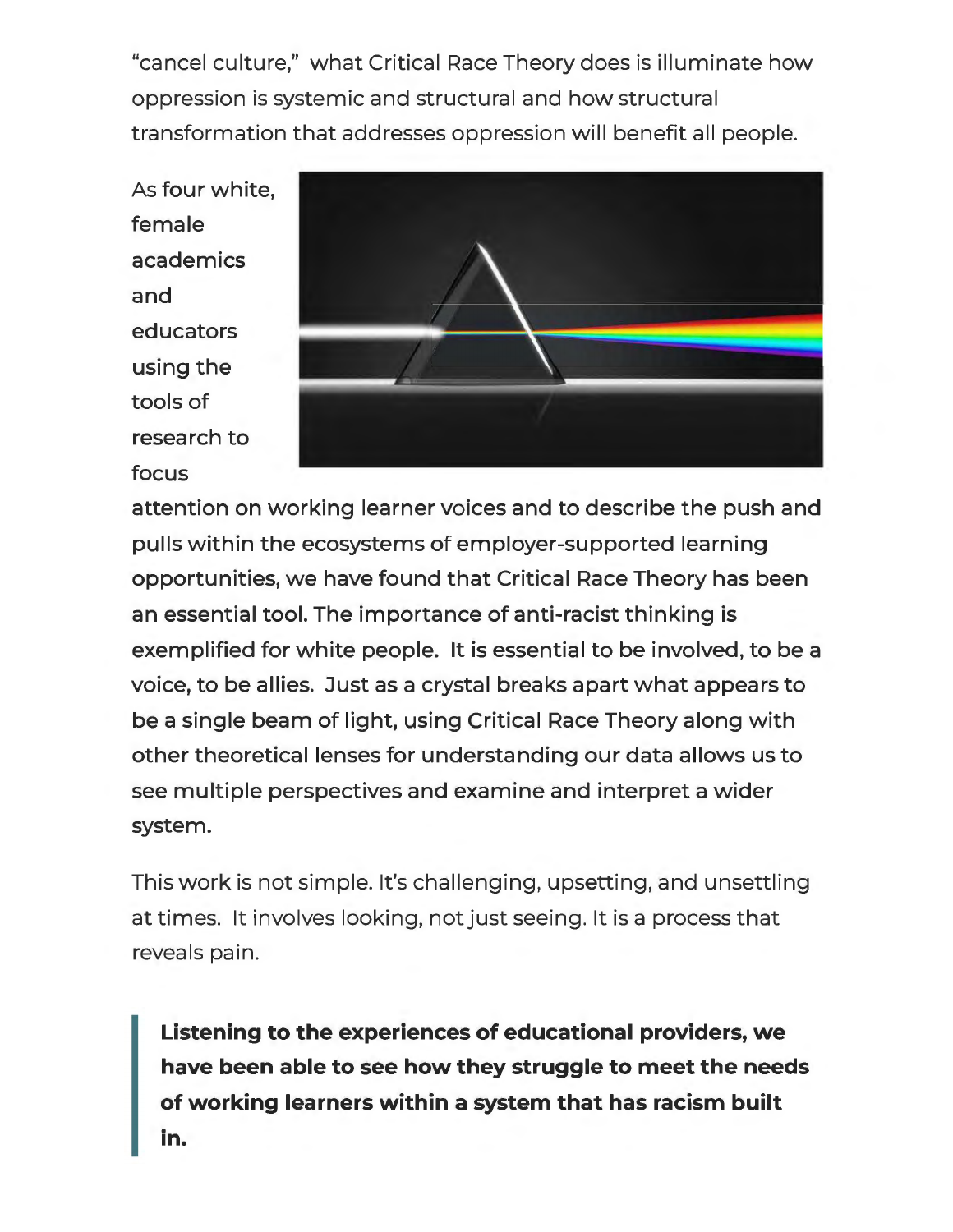By thinking about racism and all social justice work as a systemic issue rather than a set of individual actions, we are led to question the underlying structures that may be undermining working learners' success despite the best efforts of all involved. Adopting the lens of CRT in our work is meant to provoke change and prompt healing. It has caused us to question our role as researchers and our place as educators in the social justice movement. It has challenged us to move out of the safety of academia and to think of our research as social action.

The work we've described in this post is part of the wider struggle that is research. And like all good research, we leave with more questions rather than definitive results or recommendations. We're at the beginning of this work, so we don't have the answers to these questions, but we will use them to continue our efforts to contribute to a more just and equitable world.

### **Listen as we talk about our work.**